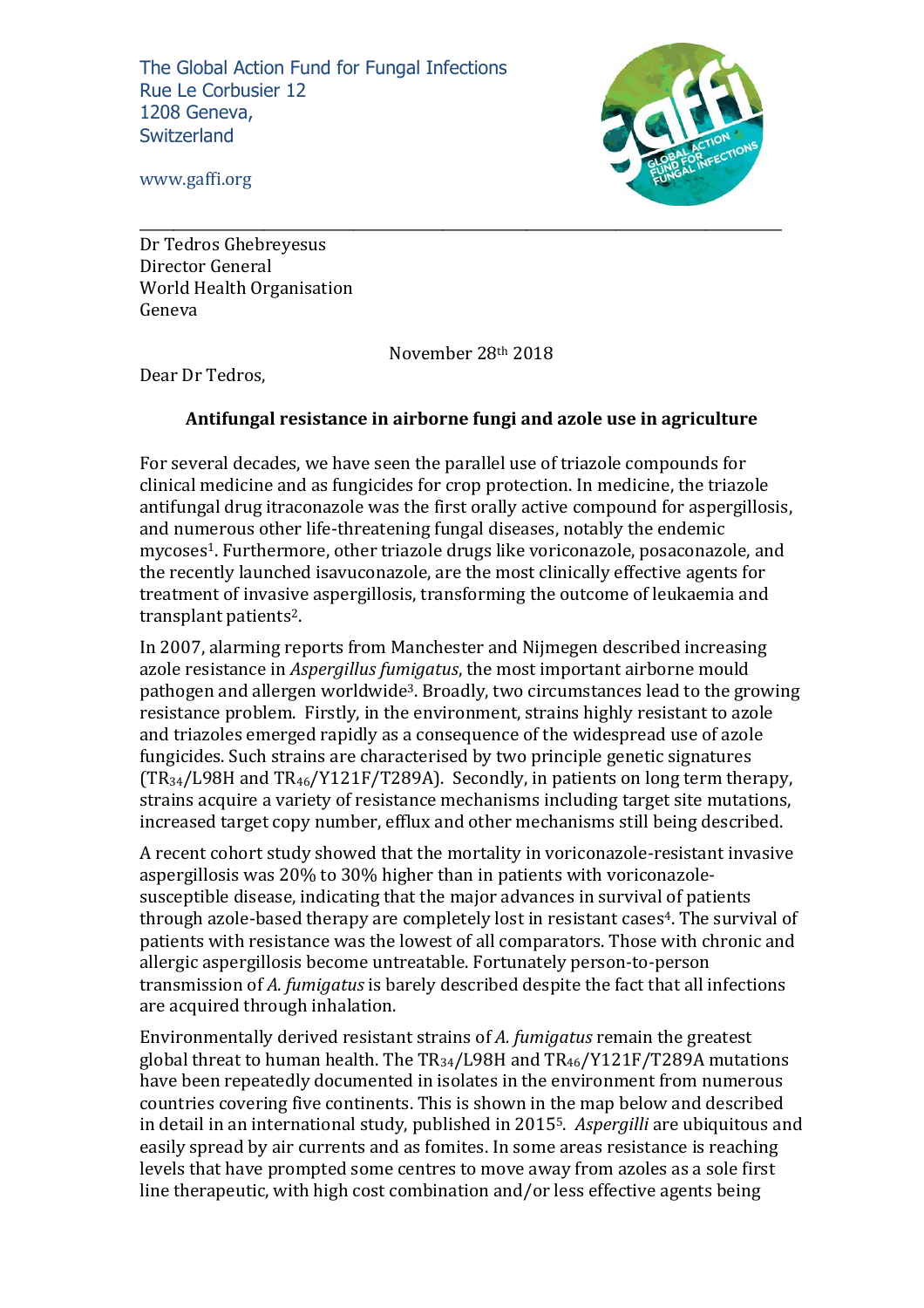used. Of note, in many countries the resistance frequency is unknown, as susceptibility testing of moulds is not routinely performed.

Figure. Countries in which azole resistance in *A. fumigatus* has been described. The colours represent countries that have reported resistance in clinical isolates and indicate average resistance frequency; all of these also reported environmental resistance. Green represents countries that only report environmental resistance.  $(2018; \text{image in press with Clin Microbiol Rev}).$ 



The greatest concern is the worsening of the current situation, as new azole resistance mutations continue to emerge in the environment: most recently  $TR_{98}/Y121F/T289A$  and  $TR_{138}/Y121F/T289A$  mutations have been found in environmental and clinical samples in the Netherlands and other countries in northern Europe. If action is not taken there is a realistic probability that the azole class will be lost for clinical use.

There is a substantial body of circumstantial evidence that the use of five azole fungicides is primarily responsible for this problem, at least in Europe. Much of this data is summarised in the European Centres for Disease Control report  $(2013)^6$ , and supported by subsequent studies from individual countries<sup>5,7,8</sup>. Agricultural fungicide remains the primary driver of resistance, although the careless disposal of bioactive synthesis intermediates of azoles could contribute to the problem. Detection of azoles in water and other environments is well documented.

To help protect medically-important triazoles, a reduction of usage of these triazole fungicides is necessary. There are multiple uses of fungicides which do not contribute to food sustainability and independence, including the flower and bulb/seed industry, fencing and gypsum plasterboard, antifungal preparations for consumers wanting to eradicate fungi from households and luxury crops, such as soft fruits and vines. A phased withdrawal from these markets would be welcome, and would reduce AMR pressure and specifically the development and spread of multi-azole and pan-azole resistance.

To help retain the class of medically-important azoles immediate action is required. Key is a reduction of usage of these triazole fungicides. This could be a voluntary withdrawal from some or all fungicide market segments.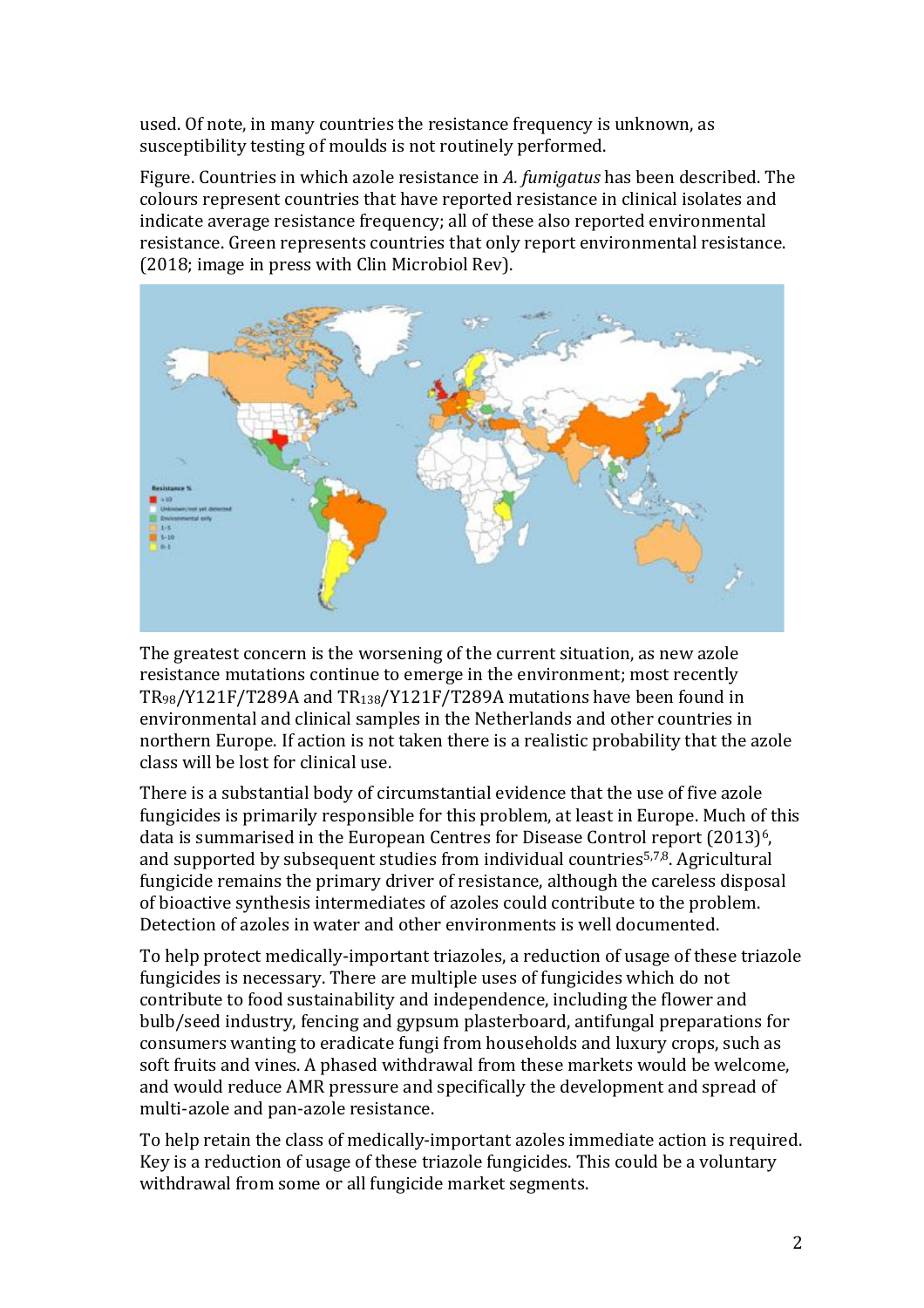Additionally, the following steps should be considered:

- 1. To prove the relation between azole fungicides use and resistance selection in *A. fumigatus* and investigate which factors are critical to resistance selection. It is highly likely that the application of fungicides and management of composting of fungicide-exposed waste are important drivers of resistance selection in A. fumigatus, effectively collateral damage of major importance for human health. Insights in these factors will allow evidence-based strategies aimed at substitution of azoles by other compounds or changes to waste and compost management that reduce the risk for new mutations to emerge and/or the spread of existing mutations.
- 2. To set up an international network for surveillance of resistance to antifungal drugs for the main human fungal pathogens in designed Reference Laboratories across the world (human and environmental strains). GLASS has not included Aspergillus in its program.
- 3. As *A. fumigatus* is not a plant pathogen, the emergence of resistance is an unintended side effect of the agricultural application of fungicides. The authorization procedure for new fungicides should include testing for activity against non-target fungi such as A. fumigatus, that are known to cause infections in humans.
- 4. New antifungal drugs with novel chemistries and modes of action in clinical development and/or commercially launched after regulatory approval should never be used as fungicides in agriculture.
- 5. The importance of antifungal stewardship (rational use, reduction of unnecessary use and substitution by other targets) needs to be emphasised in clinical practice.

As the December 2015 O'Neill report (Antimicrobials in Agriculture and the Environment: Reducing unnecessary use and waste)<sup>9</sup> articulates so clearly, it is important that future novel antifungals do not follow the same path of dual medical and agricultural use. If the WHO and other national and international agencies were able to reserve such new compounds exclusively for use, this would minimise the likelihood of resistance in environmental isolates of all fungi, but notably A. *fumigatus*. Even new compounds without apparent activity against *Aspergilli* should be included within this restriction, as later chemical analogues, or combination antifungal therapy could be of benefit for human health. The number of patients potentially affected is shown in the table below (annual incidence for invasive aspergillosis, prevalence for chronic and allergic disease)<sup>10</sup>.

| <b>Aspergillosis</b>               | <b>Invasive</b>        | <b>Chronic</b>                        | <b>Allergic</b>                               |
|------------------------------------|------------------------|---------------------------------------|-----------------------------------------------|
| <b>Global Burden</b>               | $200,000 - 400,000$    | $1.5 M - 3M$                          | $6M - 20M$                                    |
| <b>Untreated Mortality</b>         | $~100\%$               | ~75% / 5 yrs                          | $<1\%$ <sup>*</sup>                           |
| <b>Treated Mortality</b>           | 30-85%                 | ~45% / 5 yrs                          | $< 1\%$                                       |
| Orphan Drug<br>Designation?        | Yes                    | Yes                                   | No (possible for<br>Cystic Fibrosis)          |
| Responsive to azole<br>antifungals | Yes-optimal<br>therapy | Yes, only long term<br>therapy option | Yes, only long<br>term oral<br>therapy option |

\* Severe asthma is responsible for 400,000+ deaths annually, and many probably have fungal sensitisation and could respond to antifungal therapy.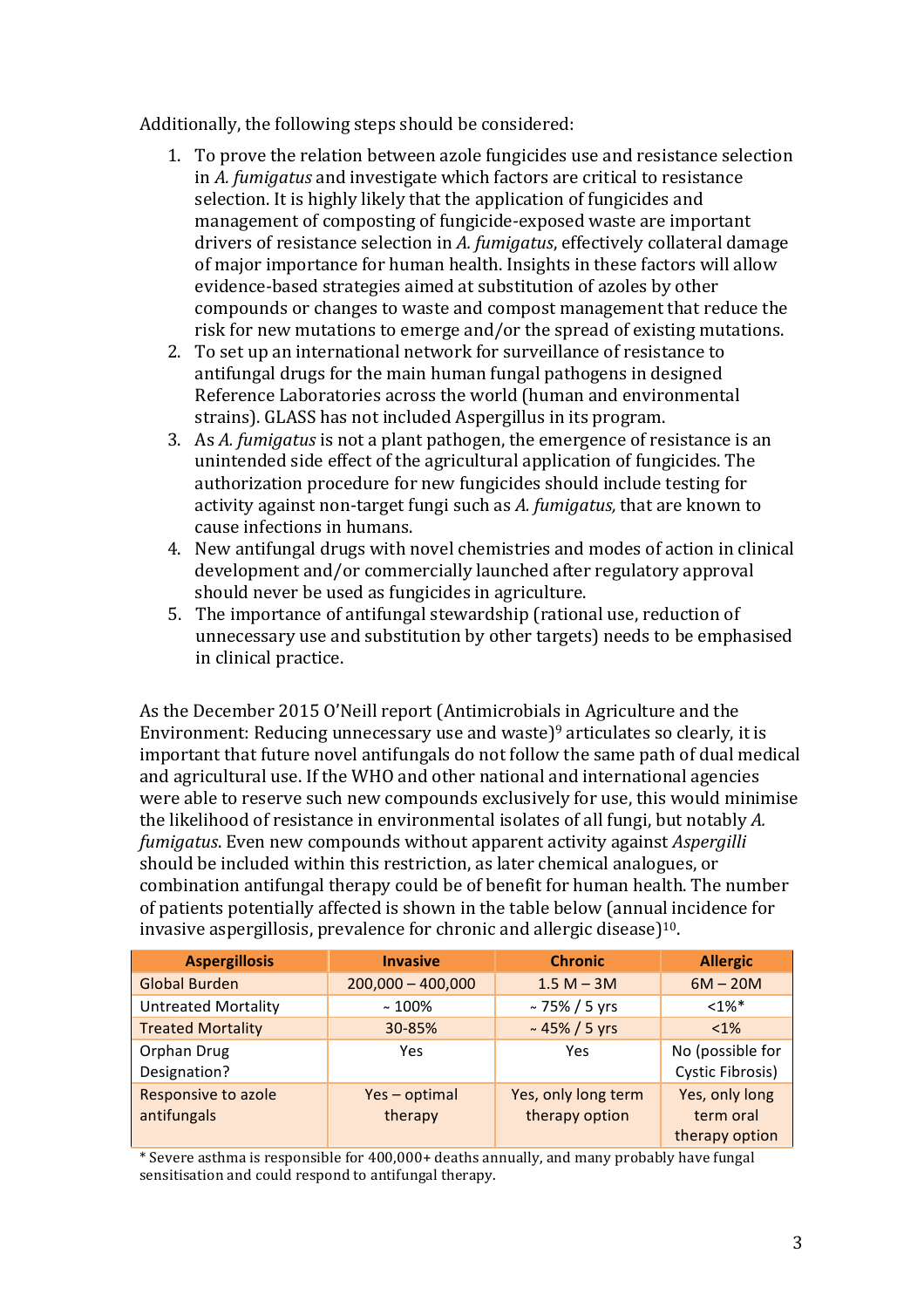There are a number of novel antifungals in clinical development currently, including Olorofim (F901318), Nikkomycin Z, ibrexafungerp (SCY-078), Oteseconazole (VT-1161), VL-2397, APX001 and several others in preclinical development, including BHBM, ASP9726, Biafungin, VT-1129, Ilicicolin H, L365, L743 and L884<sup>11</sup>. Therefore these considerations are not purely theoretical and need immediate action.

We applaud vour efforts to control antimicrobial, including antifungal, resistance. We write on behalf of multiple colleagues focused on this problem across the world and appreciate that is not a simple task, but minimizing current azole resistance frequency and spread and avoidance of future resistance problems would be most welcome.

Sincerely yours,

David Jeming

**Professor David W Denning Chief Executive. Global Action Fund for Fungal infections Professor of Infectious Diseases in Global Health Director, National Aspergillosis Centre UK**

lives

**Professor Paul E. Verweij Professor of Clinical Mycology** Center of Expertise in Mycology Radboudumc/CWZ **Nijmegen, The Netherlands**

M. Caulip Coodr

**Professor Maiken Cavling Arendrup Head of Unit of Mycology, National reference center for Mycology Chairman of the EUCAST-AFST Founder of the NSMM Statens Serum Institut, Rigshospitalet and Copenhagen University Denmark**